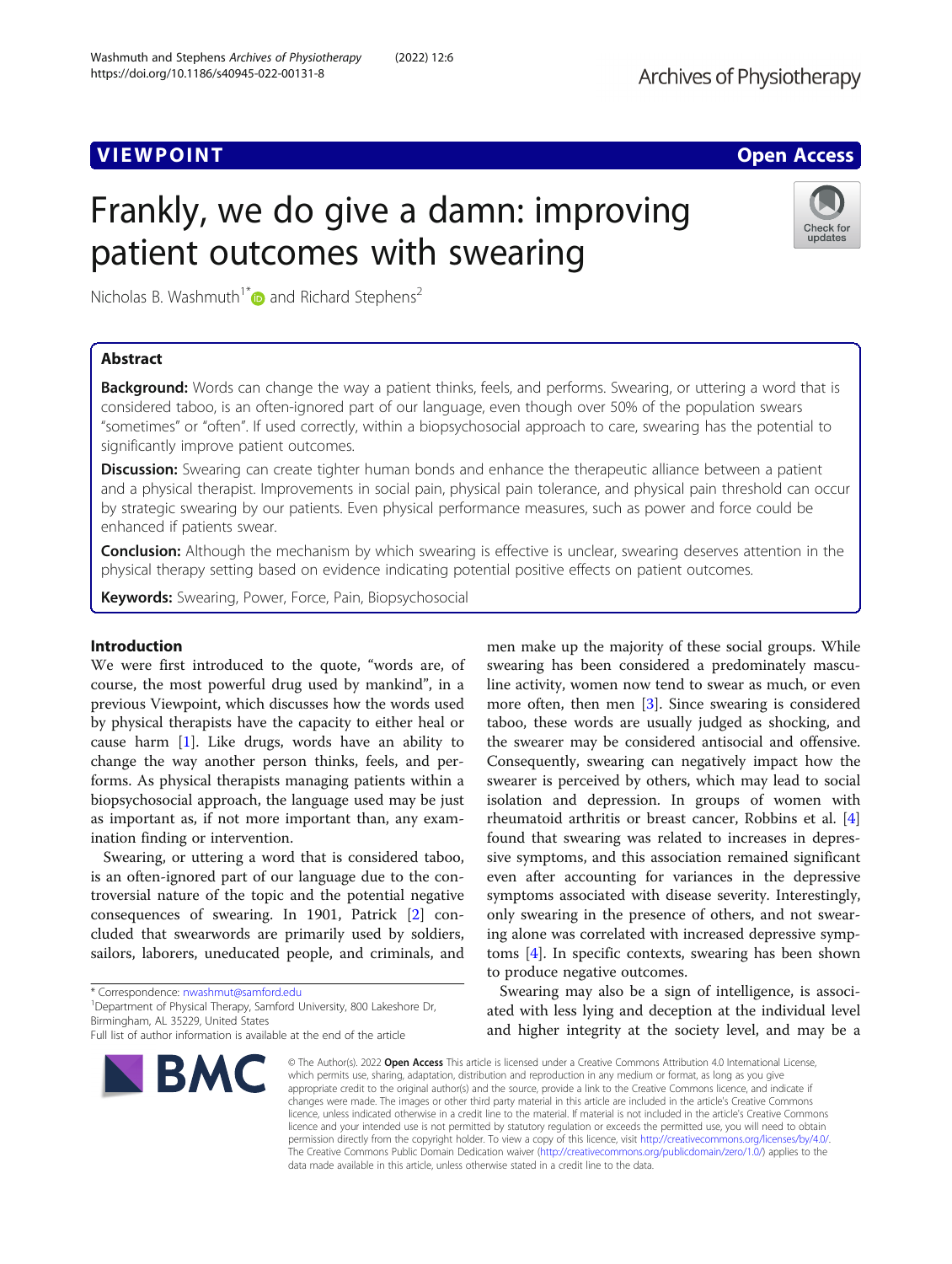sign of creativity [[5\]](#page-2-0). The offensiveness and the positive or negative consequences of swearing is highly dependent on the context. While it is not fully understood why swear words are so powerful, it has been suggested that swearing is learned during childhood and that aversive classical conditioning contributes to the emotionally arousing aspect of swear words [\[6](#page-2-0)]. Swearers who disregard social codes and are at odds with the context, may offend the audience and break social convention, leading to negative consequences such as less positive attitudes towards the swearer [[7\]](#page-2-0). This can occur by swearing in front of children or around people of higher status. To optimize the positive outcomes from swearing, physical therapists can use social codes cues of the situation which includes their intent, patient's facial expressions, tone and gestures, and the relationship between the physical therapist and patient [\[7](#page-2-0)].

Humans have been swearing since the emergence of language [\[3](#page-2-0)] and is quite common, with evidence suggesting 58% of the population swears "sometimes" or "often" and less than 10% of the population report "never" or "rarely" swearing [\[8\]](#page-2-0). Most often, it is the swear word itself that is considered taboo rather than the semantic meaning it conveys. For example, talking about sexual intercourse by itself is not considered swearing; however, the F-word is a well-recognized swear word considered "very severe" by 71% of the population [[9\]](#page-2-0).

## Benefits of swearing

Swearing in the physical therapy setting should be used to accomplish specific goals, such as relief from pain or stress. When swearing is based on biopsychosocial utility, it may add significant value if used correctly. Swearing tends to be more tolerated in private settings and among peers as opposed to a more formal and public setting. Swearing can lead to tighter human bonds and create informal environments where people are more likely to be themselves [[3\]](#page-2-0). Social groups depend on some degree of shared willingness to participate in risks or taboo practices, swearing being one of them. In the physical therapy setting, an improved relationship or positive connection between a patient and a physical therapist, otherwise known as the therapeutic alliance, has been linked to improvements in musculoskeletal pain.

Language used by the physical therapist and the patient can impact social, psychological, and biological factors, all of which heavily influence symptoms presentation and prognosis [\[1,](#page-2-0) [10](#page-2-0)]. Social pain, described as a feeling of suffering brought on when social connections are lost or threatened, is biologically coupled with physical pain [[11](#page-3-0)]. Similarly, the therapeutic alliance that decreases physical pain also mitigates social pain [[12](#page-3-0)]. Establishing a strong,

positive therapeutic alliance is valuable for addressing the psychosocial influence of pain. Swearing has also been shown to reduce social pain  $[13]$ , which may be related to improved social connections.

Swearing has also been found to decrease physical pain. Repeating a swear word while your hand is immerged in ice-water will allow you withstand the cold for 40 s longer, on average, compared to repeating a non-swear word [\[14](#page-3-0)]. This ice-water immersion yields scores for pain threshold (time at which pain is reported) and pain tolerance (time at which the hand is removed) and swearing has beneficial effects on both pain tolerance and threshold. It appears swearing is most effective at increasing pain thresholds among people who swear less often [\[14](#page-3-0)].

There is evidence that swearing out loud can also increase physical performance. Uttering a swear word every three seconds for the entire 30-s Wingate Anaerobic Power Test allows you to exert greater levels of peak power and average power compared to repeating a non-swear word [[15\]](#page-3-0). Evidence also suggests you can exert a greater level of maximal force while squeezing a grip dynamometer while repeating a swear word [\[15](#page-3-0)]. In fact, many athletes admit to regularly using swearing words  $[16]$  $[16]$  $[16]$ , which may be related to the improvements in physical performance that occur when swearing.

Swearing can modulate physical and social pain, and increase physical performance; however, we don't yet know the mechanism by which swearing works. Stephens et al. [[15\]](#page-3-0) did not find measurable cardiovascular or autonomic arousal effects, with no clear changes in heart rate, skin conductance, or blood pressure when swearing. Therefore, increased muscular performance during swearing may be achieved by mechanisms other than sympathetic activation. Distraction of one's attention away from a painful stimulus is known to reduce pain perception. It may be that we are distracting ourselves when we swear, thereby decreasing our pain perception. It is possible that swearing-induced distraction produced the improved performance during the Wingate Anaerobic Power Test and grip tasks, making it more tolerable to pedal hard and produce force while griping; however, future research is required to determine the mechanism by which swearing is effective.

What swear word should be used to get these pain and physical performance improvements? It is advised to use a swear word that you would use in response to banging your head accidentally [\[15\]](#page-3-0). If no clear swear words come to mind, the S-word and F-word are the two most common swear words [[8,](#page-2-0) [9](#page-2-0)] and were used by many of the subjects in the research showing the positive effects of swearing. There is evidence that a patient needs to use an actual swear word, not a made up or bad sounding word, to elicit the pain and physical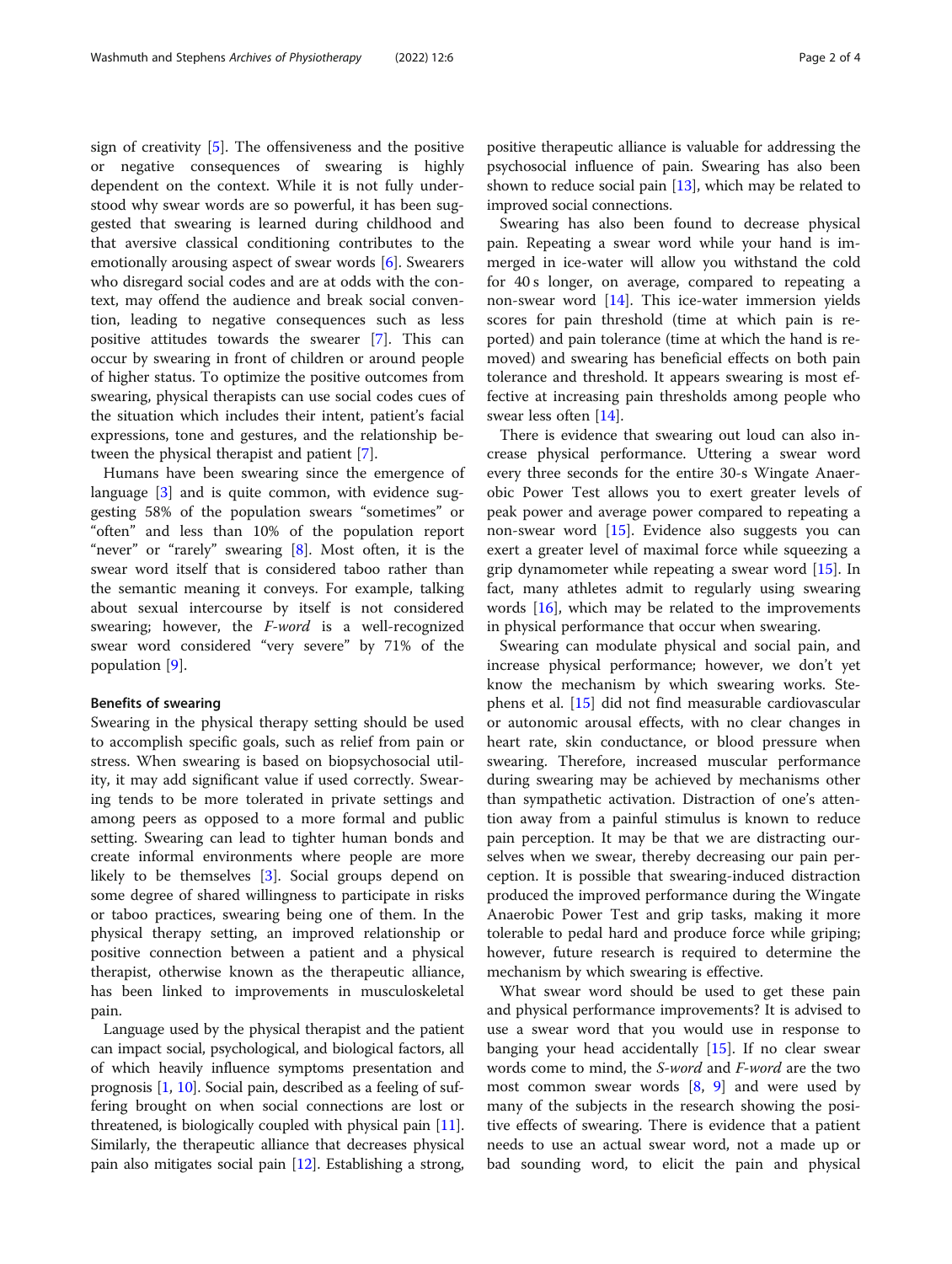<span id="page-2-0"></span>Table 1 Possible Improvements in Patient Outcomes Due to Swearing

| Improved Therapeutic Alliance       |  |
|-------------------------------------|--|
| Decreased Social Pain               |  |
| Increased Physical Pain Tolerance   |  |
| Increased Physical Pain Threshold   |  |
| Increased Physical Power            |  |
| Increased Maximal Force Development |  |

performance improvements. Stephens et al. [[17](#page-3-0)] discovered that pain tolerance and pain threshold improved in subjects that repeated the *F-word*, but pain metrics did not improve when subjects repeated the made up swear words "fouch" or "twizpipe".

To elicit the positive effects on pain and physical performance, without negative consequences, patients should not swear at the physical therapist. The research showing positive effects on pain and physical performance had their subjects swear out loud, not at a specific individual. Being the target of verbal aggression by asking a patient to swear at a clinician appears to lead to a high degree of distress among health care workers [[18\]](#page-3-0).

Due to the potential negative effects of swearing, physical therapists should carefully determine which patients are likely to experience the greatest benefit from swearing, without risking negative consequences. The patients most likely to benefit from swearing are those who have strong rapport and therapeutic alliance with their clinician  $[8]$ , those who use swearing sparingly which will preserve the hypoalgesic effects of swearing [[14](#page-3-0)], and those who can swear privately or among their peers [4].

## Conclusion

Patients' dysfunctions develop from a combination of biological, psychological, and social factors that may also influence how their dysfunctions progress and their prognosis. Swearing deserves attention in the physical therapy setting based on evidence indicating positive effects on physical pain, social pain, and physical performance (Table 1). Swearing has positive and negative effects. Obviously, the possible use and effect of swearing may be highly dependent on its context. The relationship between the swearer and others in the social context, the formality of the situation, and the public or private nature of the situation are examples of such contextual factors that can influence the functionality of swearing. Many factors will play into whether including swearing will improve patient outcomes, one of which is the need for clinicians to have excellent relationship skills to help patients strategically incorporate swearing into their treatment plan. If words are the most powerful drug used by mankind, then the physical therapy profession should embrace swearing to change the way our patients think, feel, and perform.

## Acknowledgements

None.

#### Authors' contributions

NBW was responsible for idea conceptualization. NBW and RS were responsible writing and approving manuscript prior to submitting. Both authors read and approved the final manuscript.

#### Funding

No funding is affiliated with this project.

Availability of data and materials

Not applicable, no data.

#### Declarations

#### Ethics approval and consent to participate

Not applicable. This viewpoint uses no patient data and does not require institutional ethics approval.

#### Consent for publication

We consent to have this work published in Archives of Physiotherapy. The work is not submitted elsewhere, and the work is original to the authors.

#### Competing interests

NBW and RS declare no competing interests.

#### Author details

<sup>1</sup>Department of Physical Therapy, Samford University, 800 Lakeshore Dr Birmingham, AL 35229, United States. <sup>2</sup>School of Psychology, Keele University, Keele, Staffordshire ST5 5BG, UK.

### Received: 5 July 2021 Accepted: 20 January 2022 Published online: 17 March 2022

#### References

- 1. Stewart M, Loftus S. Sticks and stones: the impact of language in musculoskeletal rehabilitation. J Orthop Sports Phys Ther. 2018;48(7):519–22. <https://doi.org/10.2519/jospt.2018.0610>.
- 2. Patrick GTW. The psychology of profanity. Psychol Rev. 1901;8(2):113–27. [https://doi.org/10.1037/h0074772.](https://doi.org/10.1037/h0074772)
- 3. Vingerhoets AJJM, Bylsma LM, de Vlam C. Swearing: a biopsychosocial perspective. Psychol Topics. 2013;22(2):287–304.
- 4. Robbins ML, Focella ES, Kasle S, Lopez AM, Weihs KL, Mehl MR. Naturalistically observed swearing, emotional support, and depressive symptoms in women coping with illness. Health Psychol. 2011;30(6):789–92. <https://doi.org/10.1037/a0023431>.
- 5. Feldman G, Lian H, Kosinski M, Stillwell D. Frankly, we do give a damn: the relationship between profanity and honesty. Soc Psychol Personal Serv. 2017;8(7):816–26. <https://doi.org/10.1177/1948550616681055>.
- 6. Tomash JJ, Reed P. The relationship between punishment history and skin conductance elicited during swearing. Anal Verbal Behav. 2013;29(1):109–15. <https://doi.org/10.1007/BF033931289>.
- Stone TE, McMillan M, Hazelton M. Back to swear one: a review of English language literature on swearing and cursing in Western health settings. Aggress Violent Behav. 2015;25:65–74. [https://doi.org/10.1016/j.avb.2015.07.012.](https://doi.org/10.1016/j.avb.2015.07.012)
- 8. Beers Fägersten K. Who's swearing now? The social aspects of conversational swearing. Newcastle: Cambridge Scholars Publishing; 2012.
- 9. Millwood-Hargrave A. Delete expletives? London: Broadcasting Standards Commission; 2000.
- 10. Puentedura EJ, Louw A. A neuroscience approach to managing athletes with low back pain. Phys Ther Sport. 2012;13(3):123–33. [https://doi.org/10.1](https://doi.org/10.1016/j.ptsp.2011.12.001) [016/j.ptsp.2011.12.001.](https://doi.org/10.1016/j.ptsp.2011.12.001)